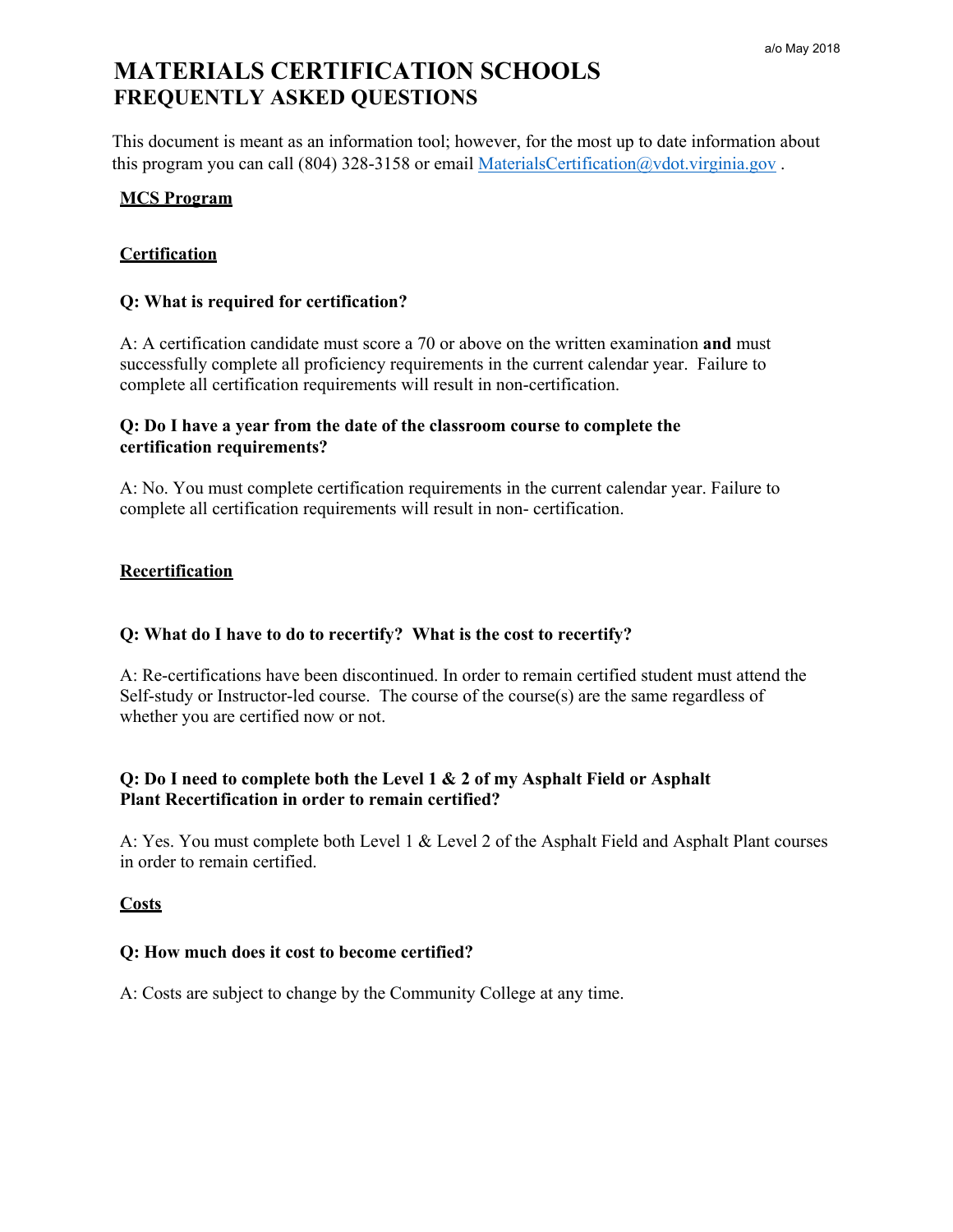http://www.vdot.virginia.gov/business/matschools.asp

| Certification (initial/recert = same<br>cost) | Cost/person | <b>Proficiency Cost</b><br>CY2018                                                                      | Notes:                                                                                                                                                                                                                                                                                                                                                                                                    |
|-----------------------------------------------|-------------|--------------------------------------------------------------------------------------------------------|-----------------------------------------------------------------------------------------------------------------------------------------------------------------------------------------------------------------------------------------------------------------------------------------------------------------------------------------------------------------------------------------------------------|
| Asphalt Field 1 - Germanna                    | \$350.00    |                                                                                                        |                                                                                                                                                                                                                                                                                                                                                                                                           |
|                                               |             | These are meant to be taken consecutively - Level 1<br>Not Applicable<br>is a prerequisite for level 2 |                                                                                                                                                                                                                                                                                                                                                                                                           |
| Asphalt Field 2 - Germanna                    | \$350.00    |                                                                                                        |                                                                                                                                                                                                                                                                                                                                                                                                           |
| Asphalt Plant 1 - Germanna                    | \$350.00    | \$<br>150.00                                                                                           | These are meant to be taken consecutively - take<br>course/exam (may be multiple exam<br>dates/sessions), proficiency is hands-on and will be<br>scheduled by Germanna upon successful completion<br>of course (will likely schedule separately). Must<br>take both course & proficiency to be certified                                                                                                  |
| Asphalt Plant 2 - Germanna                    | \$350.00    | \$<br>350.00                                                                                           |                                                                                                                                                                                                                                                                                                                                                                                                           |
|                                               |             |                                                                                                        | Target Audience: Senior or QA people in the Lab                                                                                                                                                                                                                                                                                                                                                           |
|                                               | \$700.00    | \$<br>650.00                                                                                           | Prerequisite - Asphalt Plant 1 & 2                                                                                                                                                                                                                                                                                                                                                                        |
| <b>Asphalt Plant Mix Design -</b><br>Germanna |             |                                                                                                        | Recommend waiting one year from Plant 1 & 2 to<br>gain experience                                                                                                                                                                                                                                                                                                                                         |
| <b>Slurry Surfacing - Germanna</b>            | \$275.00    | Not Applicable                                                                                         | Stand-alone course                                                                                                                                                                                                                                                                                                                                                                                        |
| <b>Surf Treatment - Germanna</b>              | \$275.00    | Not Applicable                                                                                         | Stand-alone course                                                                                                                                                                                                                                                                                                                                                                                        |
| <b>Concrete Field - CCWA</b>                  | \$250.00    | \$<br>515.00                                                                                           | ACI - Concrete Field Testing Technician Certification<br>Must have current ACI Concrete Field Testing<br>Technician Certification in order to get Concrete<br>Field Certified. ACI doesn't have to be taken in the<br>same year as Concrete Field<br>For ACI info/registration Click here:<br>https://www.vrmca.com/aci-american-concrete-<br>institute-class-information/for<br>information/registration |
| <b>Concrete Plant - CCWA</b>                  | \$250.00    | Not Applicable                                                                                         | Stand-alone course                                                                                                                                                                                                                                                                                                                                                                                        |
| <b>Pavement Markings - CCWA</b>               | \$250.00    | Not Applicable                                                                                         | Complete online course through community college<br>(sign-up the same way as other MCS courses) once<br>successfully complete with online portion, schedule<br>in-person exam at CCWA/approved testing center                                                                                                                                                                                             |
| Soils & Aggregate - CCWA                      | \$350.00    | \$<br>250.00                                                                                           | Hands-on proficiency will be scheduled upon<br>successful completion of written exam                                                                                                                                                                                                                                                                                                                      |
| <b>Central Mix Aggregate - CCWA</b>           | \$300.00    | Not Applicable until<br>2019                                                                           | (no cost for proficiency; however, there is a hands-<br>on proficiency portion - cost may be applied in<br>2019)                                                                                                                                                                                                                                                                                          |

*These COSTS are subject to change by the Community College at any time.*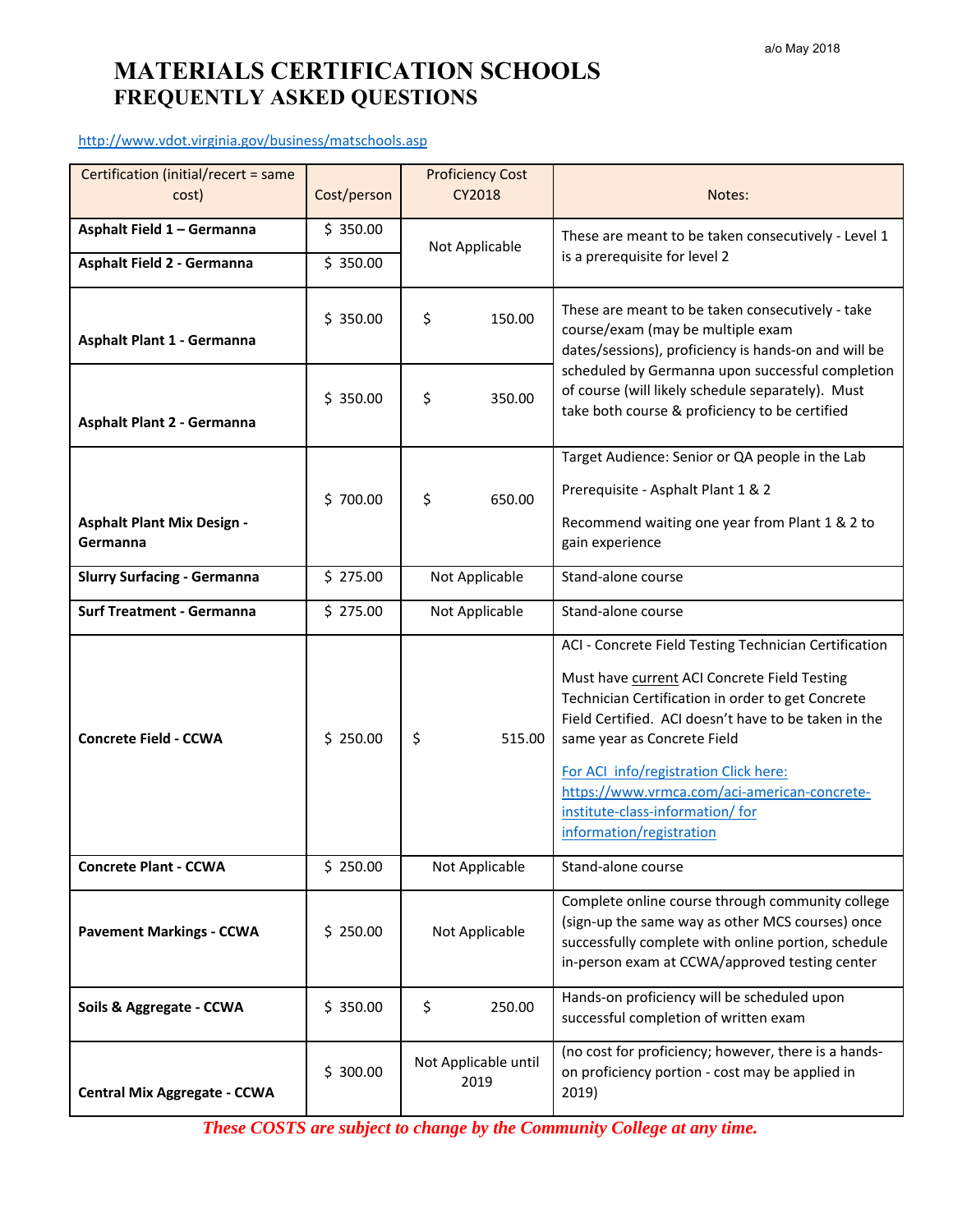### **Self-Study Courses**

#### **Q: What is a self-study course?**

A: Self-study courses are designed for persons with industry experience who desire certification and do not wish to attend an instructor-led course. Self-study courses are not recommended for persons without industry experience.

#### **Q: How does Self-study work?**

A: Once paid for, the course materials are mailed to the student to study at his/her leisure. The student will have to schedule to take the examinations at a VDOT testing facility, and must successfully pass the written examination **and** complete any proficiency requirement in the current calendar year. Failure to complete all certification requirements will result in non-certification.

#### **Examinations**

#### **Q: Can examinations be taken online?**

A: No. All exams must be taken in person at an approved testing site. Please Contact Germanna Community College or Community College Workforce Alliance directly.

### **Reciprocity**

#### **Q: Does VDOT allow reciprocal certification for WACEL and NICET?**

A: VDOT will recognize NICET Construction Materials Testing Level II Certification in Soils. Individuals possessing a current NICET Construction Materials Testing Level II Certification in Soils will not need to obtain a VDOT Soils and Aggregate Compaction Certification. Similarly, VDOT will recognize NICET Construction Materials Testing Level II Certification in Concrete. Individuals possessing a current NICET Construction Materials Testing Level II Certification in Concrete will not need to obtain a VDOT Concrete Field Certification. Individuals not possessing a current NICET certification described above, have the option of obtaining the prescribed NICET certification or the applicable VDOT certification.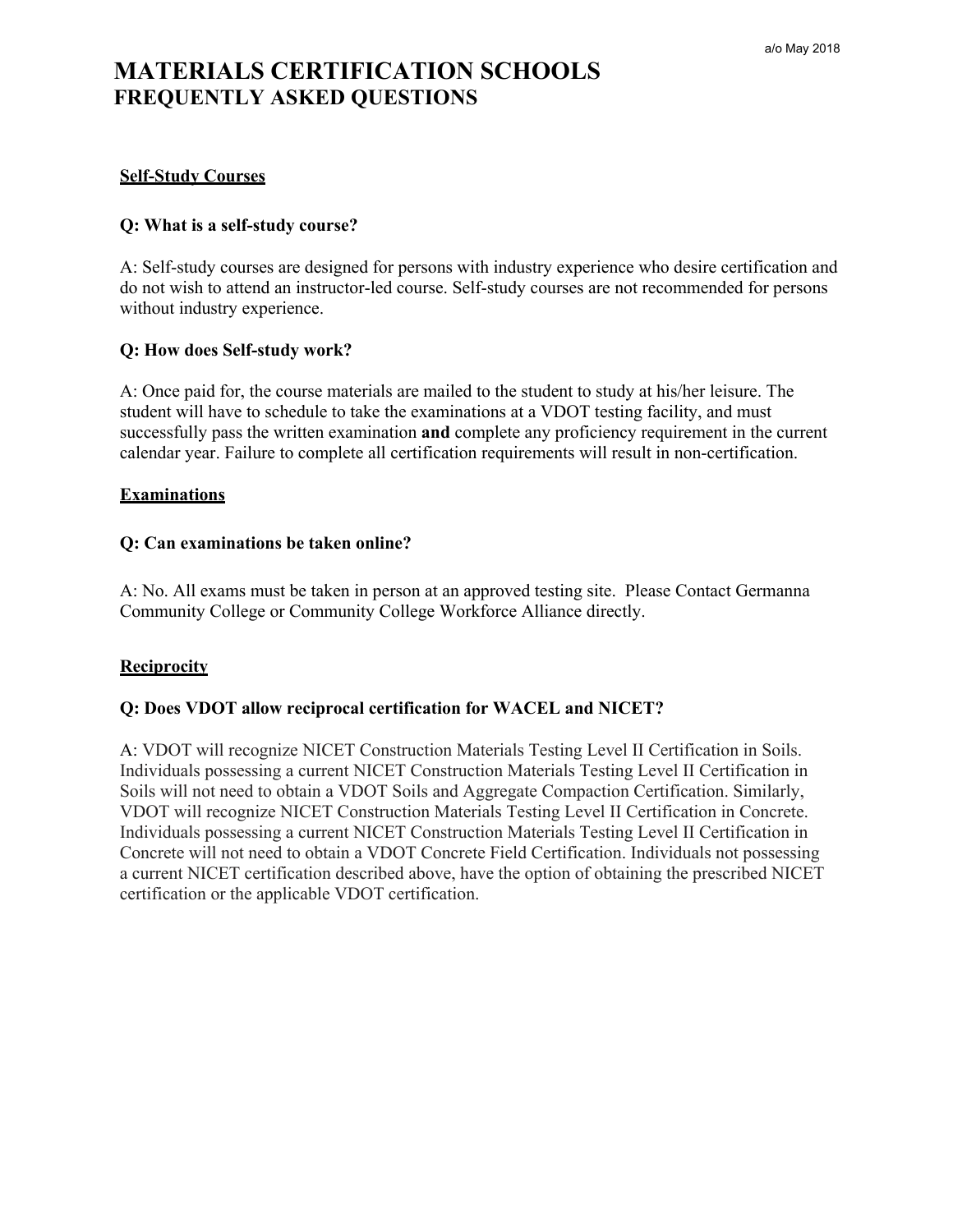## **Community College Workforce Alliance (CCWA)**

Community College General Information: 804-523-2290

Community College Workforce Alliance Class Enrollment: Sandy Jones 804-523-2292 siones@ccwa.vccs.edu

Community College Workforce Alliance Proficiency Enrollment: Kerry Donahue 804-523-5868 sjones@ccwa.vccs.edu

#### **Q: How do I create a new student profile?**

A: This is a one-time process for new and returning students, and will provide you with your own personal, password-protected account. You must have an e-mail address to complete the student profile.

NOTE: It is important that this section be completed as fully as possible. This information allows us to accurately process your course registrations, financial transactions and provides contact information for reminders and notices.

- 1. Go to the "**Sign In**" page
- 2. Click on "**Create New Profile**"
- 3. Fill out the New Profile Form
- 4. Click "**Submit**"
- 5. You will then get an e-mail confirmation of your profile set up. Congratulations! You may now select your courses and complete your registration.

#### **Q: What if there is inclement weather, where can I find out course cancelation information?**

A: You will be notified and you can visit our website for closure information.

### **Q: What is your refund policy?**

A: Participants may withdraw and receive a full refund provided a written request is received at least five business days before the course is scheduled to begin. Withdrawals must be completed by notifying CCWA in writing by email to trainer@ccwa.vccs.edu. No refund will be issued if the request is made less than five business days prior to the course start date.

*This information is subject to change for the most accurate information please visit their website*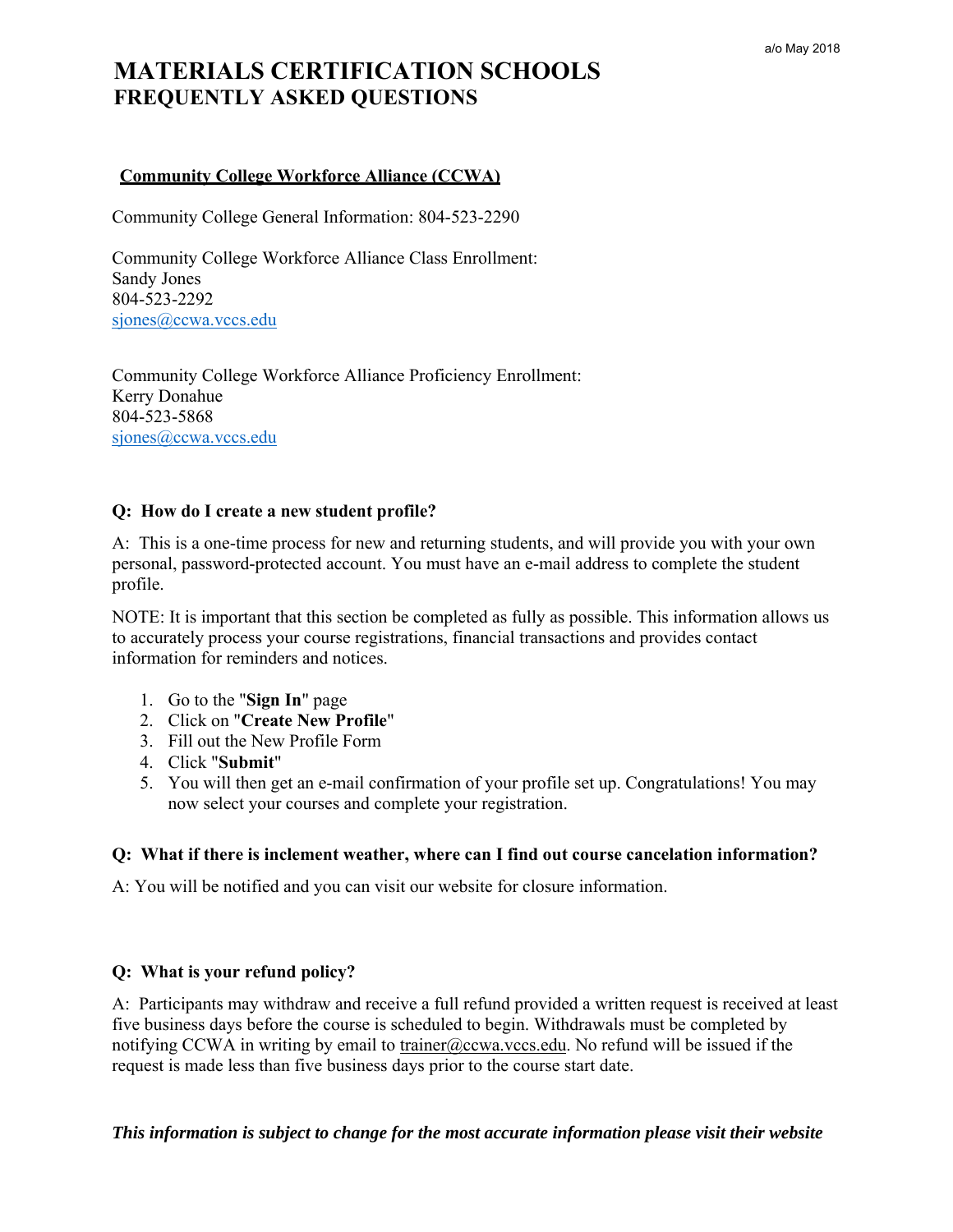## **Germanna Community College (GCC)**

Germanna Community College Contact: Judith Calvert 540-937-6757 jcalvert@germanna.edu

### **Q: How do I register for classes, and what forms of payment do you accept?**

A: You have several registration and payment options. **Please note that your registration is not completed until your tuition has been paid and processed.**

**Register ONLINE:** Please use our new online registration system! Go to the **Sign-In page** to create your new student profile or to login if you are a returning students. This page provides you with secure and convenient access and service, 24/7. You'll set up your own personal online account, accessible anytime you are ready. And since new classes are continually added to the schedule, you are encouraged to visit the website regularly to view the most updated list of offerings.

#### **Q: How do I get my books for my classes?**

A: Your class may require a textbook. Check the course description online to determine if you need to purchase a book for your class. For books for Fredericksburg or Stafford classes, please call the Fredericksburg bookstore at **(540) 891-3002**. For books for Culpeper classes, please call the Locust Grove bookstore at **(540) 423-9129**

### **Q: At what location(s) will my classes be held?**

A: All classes are coded with their specific site locations. Please refer to the online schedule to view your class location. The location codes are as follows:

- **Caroline** County Call **(540) 891-3012** for details.
- **CU** Daniel Technology Center 18121 Technology Drive, Culpeper, VA 22701
- **SP** Fredericksburg Area Campus 10000 Germanna Point Drive, Fredericksburg, VA 22408
- **Fred** Fredericksburg Center for Advanced Technology 1325 Central Park Blvd, Fredericksburg, VA 22401
- **OR** Locust Grove Campus 2130 Germanna Highway, Locust Grove, VA 22508
- Paul Paul D. Camp CC 100 North College Drive Franklin, VA 23851
- **ST** Stafford County Center 124 Old Potomac Church Road, Stafford, VA 22554

### *This information is subject to change for the most accurate information please visit their website*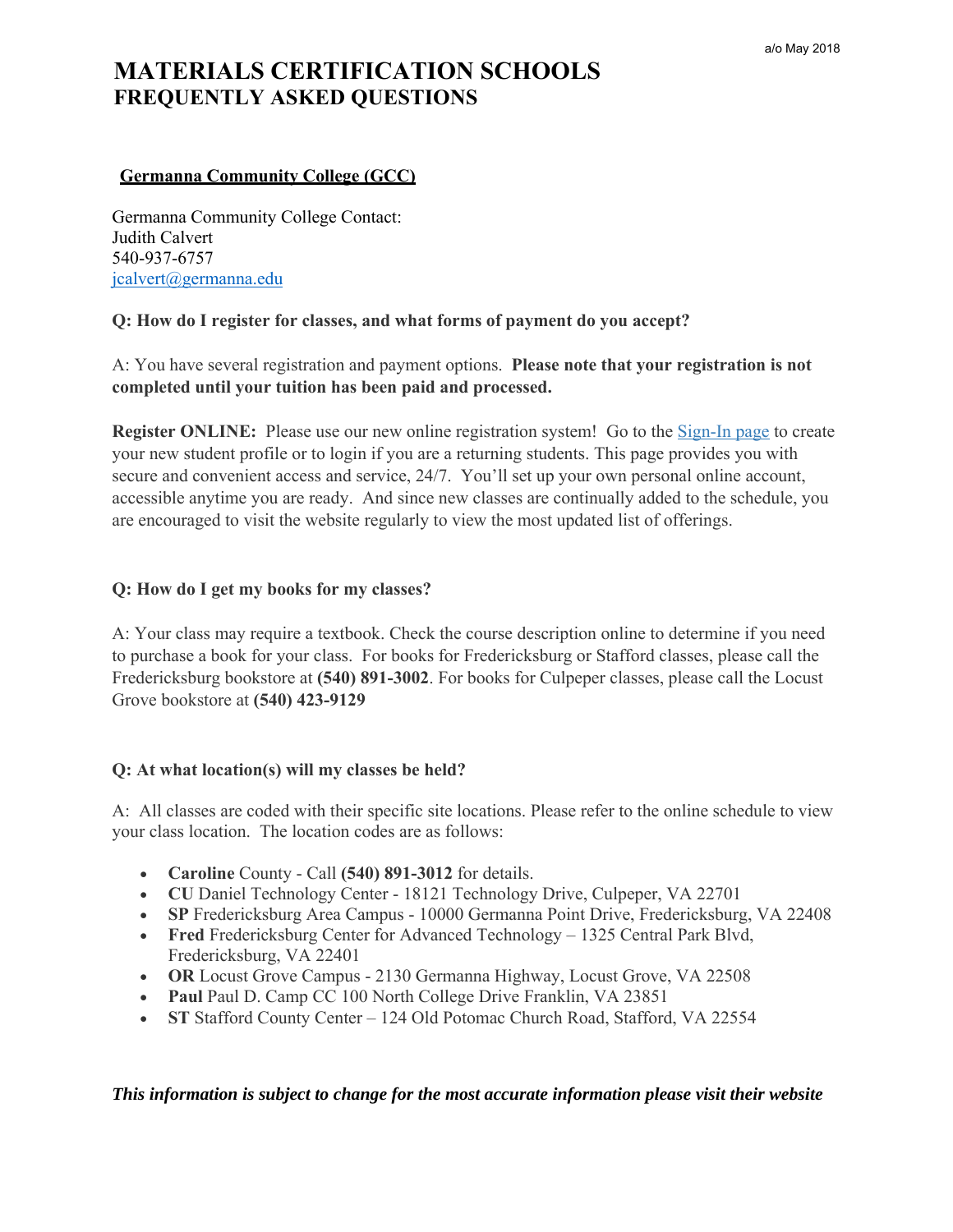# **Q: What is the Inclement Weather Policy?**

A: Please visit the college website at www.germanna.edu in case of inclement weather for the latest updates. You can also view our Inclement Weather Policy or call the college Fredericksburg switchboard at **(540) 891-3000**. Students enrolled in courses that meet over an extended period of time may choose sign-up for the "e2campus", GCC's email and text alert system. Visit Germanna's e2campus online for more information. e2Ccampus registration enables students to receive alerts and text messages on their cell phones.

# **NOTE: When the college is closed due to inclement weather, workforce classes will be automatically cancelled.**

# **Q: What is the Refund Policy?**

A: REFUND POLICY FOR NON-CREDIT CLASSES – Once registered for a class, participants have reserved a space that obligates them to pay the advertised tuition/fees. For classroom courses offered by Germanna, students may request course transfers or withdrawals seven or more calendar days prior to the start of class. No refunds, course transfers or withdrawals may be made fewer than seven days prior to the start of class. This policy also applies to same course transfers. Employers who are providing tuition for their employees are also reserving space and are obligated for course tuition/fees. Employee substitutions may be made with prior notification to the Center. Please contact the Center at **(540) 891-3012** between the hours of 8:30AM – 4:30PM Monday through Friday for any registration changes.

**NOTE: Some specialty classes , and those offered through third-party partners may have refund deadlines 14 days or more, prior to class start date**.